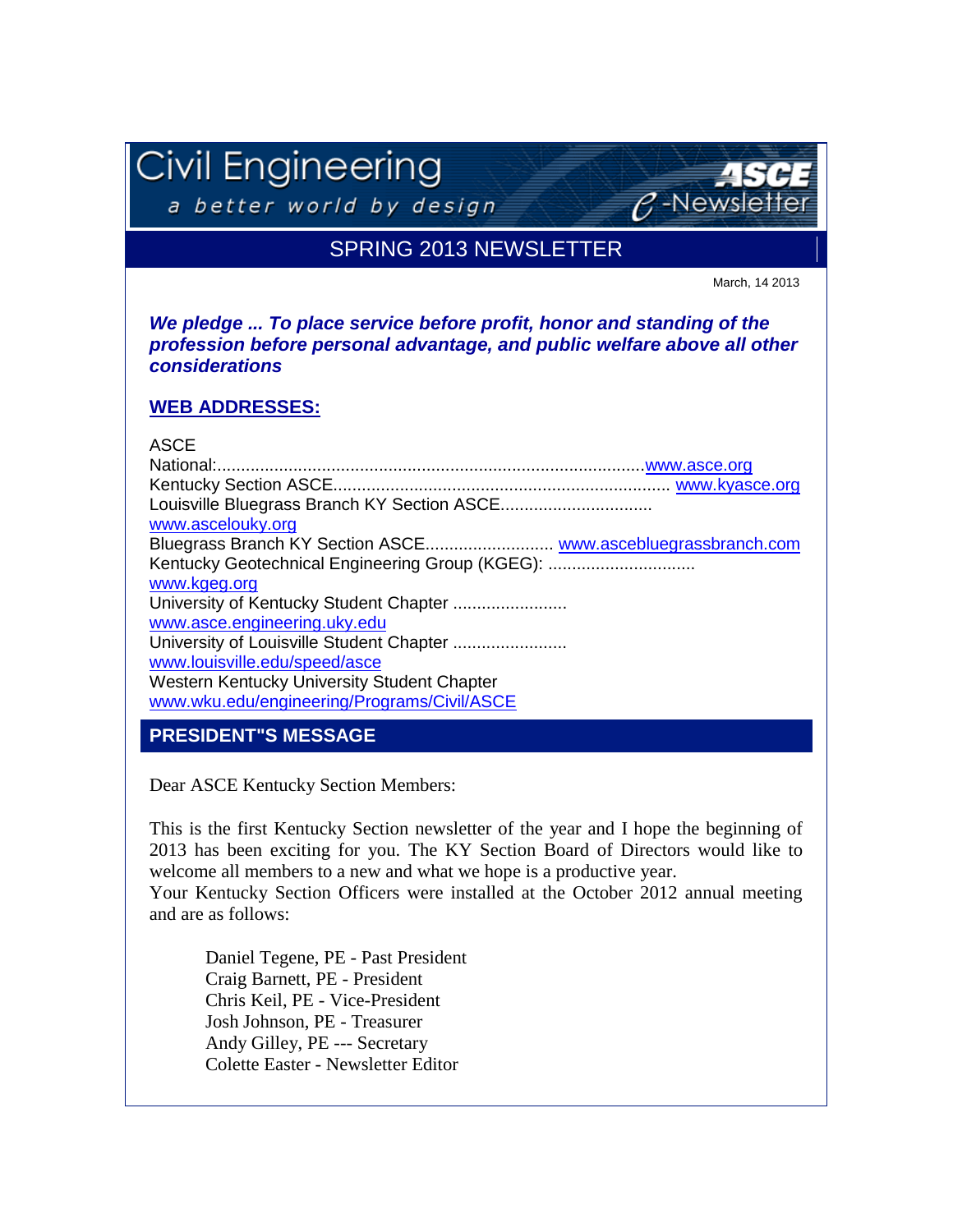If you have any questions, concerns or comments for the KY Section, please feel free to contact any of the officers listed above. Their contact information is included on the KY Section website: [www.kyasce.org](http://r20.rs6.net/tn.jsp?e=001eGc-ypAuwnOxrle7dXilE00peKHgBhwZLGKUiIHo8U1EQD0oYvmG4PHMjAQgmOXjOryjupdOLoiMPYet4M-XdH8TaEex0NILLwTqv5C95iMHL2DxYGb0m9zImbTof6hGeUz1CXhLnKhpsbfk5PyPW0CGtGDRus0xUFaaN4yqwzyAG_2SrzdVSdl_IDqoB2frPQ3Ex3ojX9eONSRNw_5B5Maz2tfkNz-nWf_yzs4Ztsm2CpOnHEO80yWTWOkz2JcjEZbeD7tHp0SrFSLcPuUsE8wsybXCnpWDoP7LuyYxndSQgrzUYkufT6T8yxEh0_W7X8PJ-L9RXXU9-Z2VRxYuFQF2M_jn0q6YggMdpke3OzY=)

As President, I look forward to an exciting year. It is my priority to engage all branches and student chapters of the KY Section. The Section is a valuable resource to each branch and student chapter, providing support and sponsorships. If you have any questions, concerns, suggestions, or information on possible sponsorships, please contact me by phone (859) 806-6267 or email [craig.barnett@stantec.com](http://r20.rs6.net/tn.jsp?e=001eGc-ypAuwnNZx7Hr-_XkA1Qy4BeVa1SAffDQ_6zYxS9ZXSe8zVCgh6RNSoD3m0U-iK2x0ah3aGHkvGxZSvOa9TY10XDLbFh4r-QcKvd-B-14k69A8yYSiRhWP3r88KdMUgcDb6Et3sFd9n42qS1d3ek7x9l9qT0qDjlysZ14JGNg6bOXFi_jo6chFhF_chi0ZrT0XhFKA6OkED_fB8DQEJheoaDJ_DDuuh4fB7aordRaTivBX_9eKJ1hEfgMODy8sFvf7oRSpqTKV7ZNaZGPNXR4OivdFb3iDvGkBwyXczLMt2nrFrcTPlN8RK0iWSbdWuvKSQS6MuX1sLLJWQWBCVnU57y2brhw2DpAbxP9mbyEiOE60tzygQ==) and I'll be sure to discuss them with the rest of the Board during the quarterly meetings.

Our annual meeting will be held in Louisville. The planning committee is moving forward with plans for the meeting and there will be more information to come throughout the year. Stay tuned and check out the website [\(www.kyasce.org\)](http://r20.rs6.net/tn.jsp?e=001eGc-ypAuwnOxrle7dXilE00peKHgBhwZLGKUiIHo8U1EQD0oYvmG4PHMjAQgmOXjOryjupdOLoiMPYet4M-XdH8TaEex0NILLwTqv5C95iMHL2DxYGb0m9zImbTof6hGeUz1CXhLnKhpsbfk5PyPW0CGtGDRus0xUFaaN4yqwzyAG_2SrzdVSdl_IDqoB2frPQ3Ex3ojX9eONSRNw_5B5Maz2tfkNz-nWf_yzs4Ztsm2CpOnHEO80yWTWOkz2JcjEZbeD7tHp0SrFSLcPuUsE8wsybXCnpWDoP7LuyYxndSQgrzUYkufT6T8yxEh0_W7X8PJ-L9RXXU9-Z2VRxYuFQF2M_jn0q6YggMdpke3OzY=) for updates. If you have any suggestions or questions in regards to the annual meeting, please contact the planning Chair, Chris Keil [\(Chris.Keil@strand.com\)](http://r20.rs6.net/tn.jsp?e=001eGc-ypAuwnOLgCm6D6R_GFMFitkNtr_BXyHDKFv8FVmqd-2Xp-EMK4q6JCGx48RGgYrCWzQcdpMhCNjKIHTPSWQSsbJJAd2PGui_TEfG9dVMK_LUmt03YyAdA8tQQ1PQmou1QB2Riyruz-zC4q7AOEmyaX07ZnD0q3V7-lkhOqksQpRRUm7N3h4hDzCTBiUec8kzCZXLgNcY-01EO129Chlpm_jKJ8YnBGEil2QFQ5-IUP4HWQRPBV8nKexIOAbeuN18MRi9fBRfJWLTycYohd746BM3veOHOhwO9wH_cOzwc_oR9HgmQNpvT79hAENm9xwJGD_vWTnAHyjw_tcmw6veayIJ0Eq_UAPlVY4F1U8=).

As spring approaches I hope each and every member enjoys the exciting activities planned for the season.

T. Craig Barnett, PE, MASCE President, KY Section ASCE

#### **ANNOUNCMENTS**

#### **ASCE is pleased to announce that Marcella Kennedy - University of Louisvillehas been named a 2013 New Face of Civil Engineering-College Edition.**

Marcella was selected based on her superior stature among her peers as a well-rounded student, engaged citizen and strong representative of the vision ASCE has for successful stewards of the future of the civil engineering profession. Marcella will be recognized by ASCE headquarters and her University, and will compete for a spot as ASCE's student representative in the National New Faces of Engineering - College Edition. A feature story with details about all the New Faces of Civil Engineering - College Edition, including Marcella, is available as of on the national ASCE website: [http://www.asce.org/ascenews/](http://r20.rs6.net/tn.jsp?e=001eGc-ypAuwnPheDCTebsPgyLJDJnu6PX5cOLervpzbRn-fIy9hiGb_LNq399i2Ayj0eyqG8CZDRxSNJCrcwlzYCiGYvnuDs4ZpdYobL1TOqaiwk9Ohror8S6Njjk-ZJIzVou480mE4fUVXZVdBb2zlUfYFZBJrPjieGrPd2XpcG0VLesBo4BO6Am9uEDC55a03XfEln3fx0AkQuwGgMNahagXMIwsj2tngLvB2ob00pq7GxoyJ37s9IFmWifdEe-AjgZ1omdxkKWtFX5TleT0HJ98zqm11DggjmumoB41TPbHI9fAS55W7IFhixkwO9lr3gKgMNRlbbCd8xZk8n9zG9q2R39iAHwmaLfNnmJgOifsqTcuGKeDQmMo_qgIWWqk) .

#### **University of Louisville Steel Bridge Team - National Qualifier**

The AISC/ASCE Student Steel Bridge Competition inspires students to design, fabricate, and construct a  $1/10<sup>th</sup>$  scale steel bridge. In a student-driven effort, the University of Louisville ASCE Steel Bridge Team was re-established in Fall 2009 with the aid of advisor, Dr. McGinley, PE. Thanks to support from faculty, the university, sponsors, and fellow students, the Team has increased its successes with each passing year and addressed new challenges presented by competition rules, whose specifications are always changing. Recent sponsors include: Vogt Power International, U of L CEE Department, U of L Speed School Dean's Office, Steel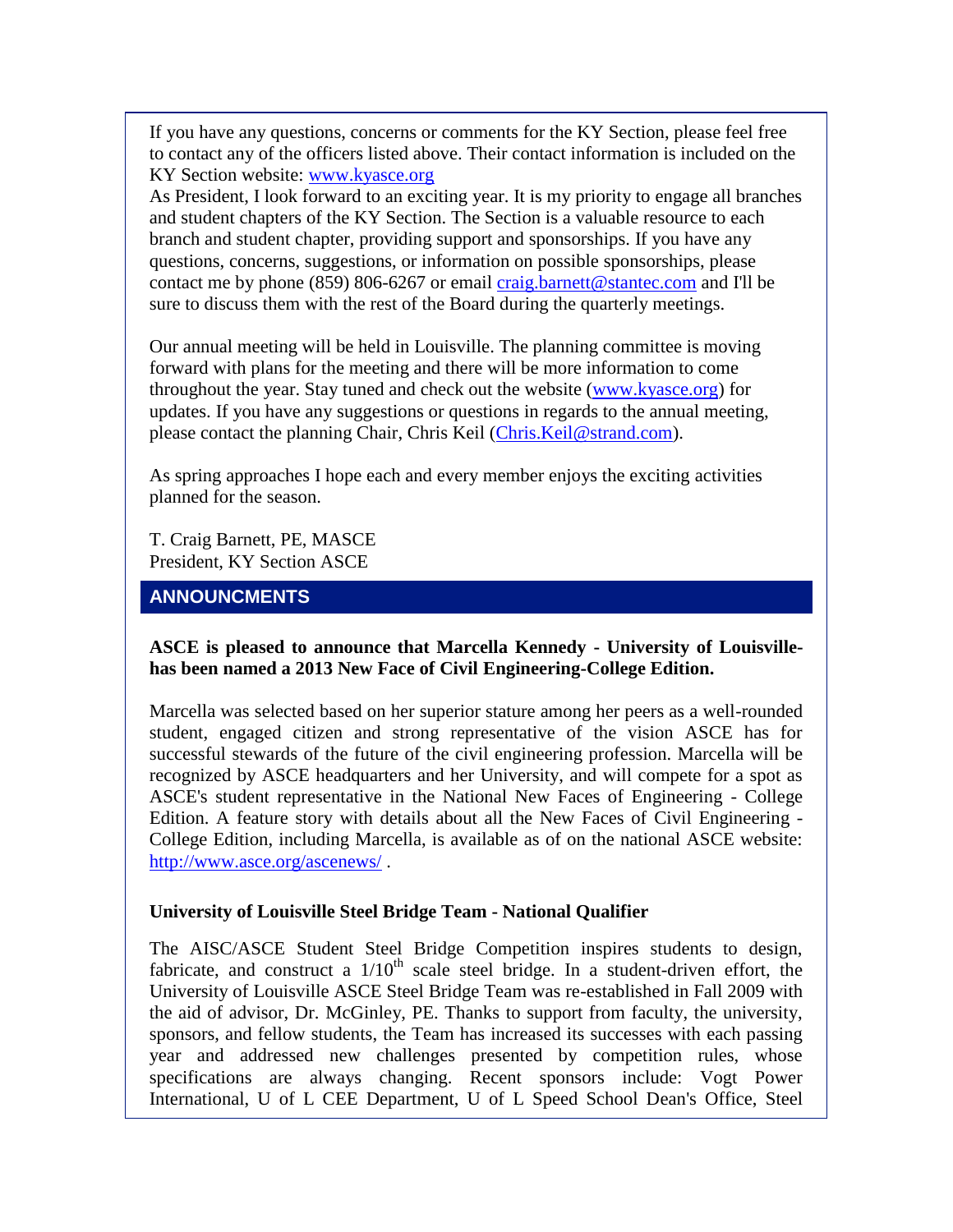Dynamics, Inc., French Contracting, U of L Mechanical Engineering Department, Caldwell Tanks, Stantec, Society of American Military Engineers Kentuckiana Post, and others.

In March 2012, the group traveled to the Ohio Valley Student Conference (OVSC) at the University of Pittsburgh, competing against other ASCE student chapters from Kentucky, Indiana, Ohio, and Pennsylvania. The U of L Steel Bridge Team brought home many awards, including:  $1<sup>st</sup>$  in lightness,  $2<sup>nd</sup>$  in efficiency, and  $3<sup>rd</sup>$  in construction speed, stiffness, and economy. These awards enabled the Team to place  $3<sup>rd</sup>$  overall, qualifying for the National Student Steel Bridge Competition (NSSBC) for the *first time in U of L history*!

The 2012 NSSBC was held in May and hosted by the Clemson University ASCE student chapter. The U of L Team placed  $45<sup>th</sup>$  but was honored to contend against the likes of MIT, Berkeley, and many other prestigious schools, and learned a lot about the competition and what it takes to win it.

Currently, the 2013 U of L Steel Bridge Team is hard at work perfecting the bridge's connection designs and drafting plans for submittal to the fabricator. Many thanks to this year's sponsors so far: ASCE KY Section, ASCE Louisville Branch, KSPE Louisville, C&I Engineering, and Luvata. The Team has formed many invaluable partnerships and is optimistic about the 2013 OVSC, with the goal of qualifying for Nationals once more and placing in the Top 20.



*2012 Team before build at 2012 OVSC Left to right: Ty Holderbaum, Rob Peace, Marcella Kennedy, Stephanie Coffey, Trey Flecter, Brooks Benton, Aaron Cecil, Cory Williams, Natalie House-Lewis*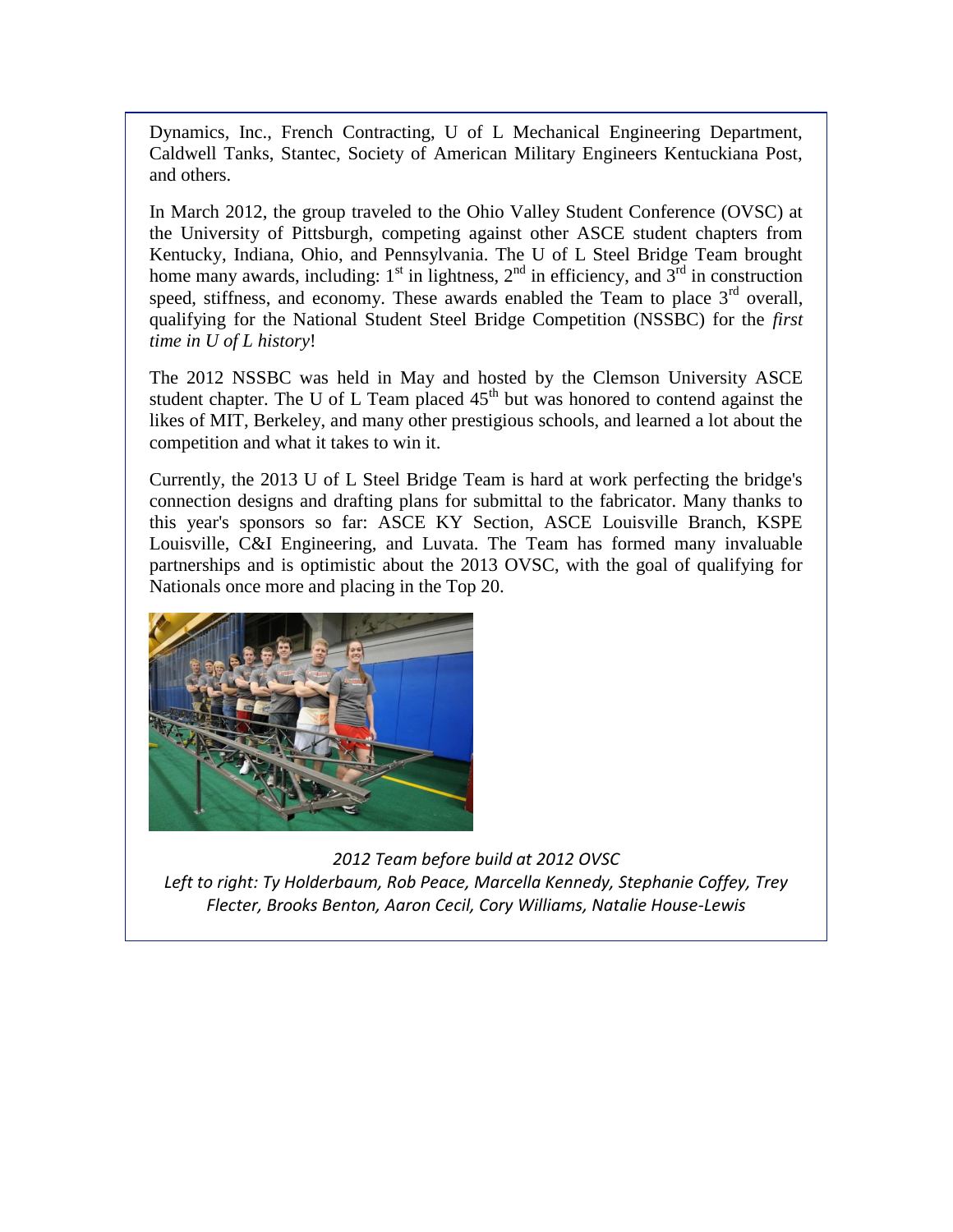

*2012 Team during build at 2012 NSSBC Left to right: Brooks Benton, Trey Fletcher, Cory Williams, Natalie House-Lewis, Aaron Cecil*

# **BRANCH REPORTS**

# **BLUEGRASS BRANCH**

Over the holidays The Blue Grass Branch was involved with several local charities, including Jarrett's Joy Cart and the Salvation Army Angel Tree. In January the branch had a joint meeting with KSPE, touring the UK Center for Applied Energy Research. Febuary was full of exciting activities including Engineers week, February 18<sup>th</sup> through  $22<sup>nd</sup>$ . The branch celebrated Engineers Week by visiting local schools to promote engineering and participating at the University of Kentucky's E-Day held this year on February  $23^{\text{rd}}$ .

The next event for the Blue Grass Branch will be on Friday, March 22 at 12:00. We will be having a joint meeting with the University of Kentucky Student Chapter and having a small career fair. Please visit our website for additional information[:www.ascebluegrassbranch.com](http://r20.rs6.net/tn.jsp?e=001eGc-ypAuwnP393aRyycpiFsGSoFthy6ZYErX-8NjDywHLjsJyuIjQl9u0f_zmlbLNyGPD2Nh1MNf8nrg9hTM6F6C_o_7LdiQP31rMi7EnY2NxKPTNb4wNyeX1W0yrKNfmcoBLoreRtq3PXPpU1nrbw2J5gvioUsI6FuLTzvkt-__xHdgClu5fmTCyeBNr_3iOVYKYnY-j6HAiQ9C6qFwkarIahiF0fP7xMhNIdvx_6NMVwdKHV1tZf0BEdefNmqJ0QRf9-FoQfOJwBLHwxTI1X-zap7WshJR9_5W2mTri11uPH13Ckas1u-TfYc6FzMj9mopSakDiK293gJ4HJxtBVOU1iIrw1FC8BFD2_M1EeI7UXUlFuNgQA==)

### **LOUISVILLE BRANCH**

The Louisville Branch has an outstanding series of speakers scheduled for this year:

| Date      | <b>Speaker</b>              | <u>Topic</u>                  |
|-----------|-----------------------------|-------------------------------|
| 3/8/2013  | <b>Michael Price</b>        | Louisville by the Numbers     |
| 4/12/2013 | U of L ASCE Student Chapter | <b>Student Chapter Update</b> |
| 5/10/2013 | Greg Heitzman               | <b>LWC/MSD Merger</b>         |
|           |                             |                               |

Please go to [http://ascelouky.org/](http://r20.rs6.net/tn.jsp?e=001eGc-ypAuwnM3OwPmD9rgotnTCWOGgvk4Mb6MEDav0MYeCB0Gft6gCkBONVw-0h5_fccUZOsjQ-sWJyHBzDwN8cSq38h-_ZG9ZeJoZo9xtFs=) to make reservations for Louisville Branch luncheons.